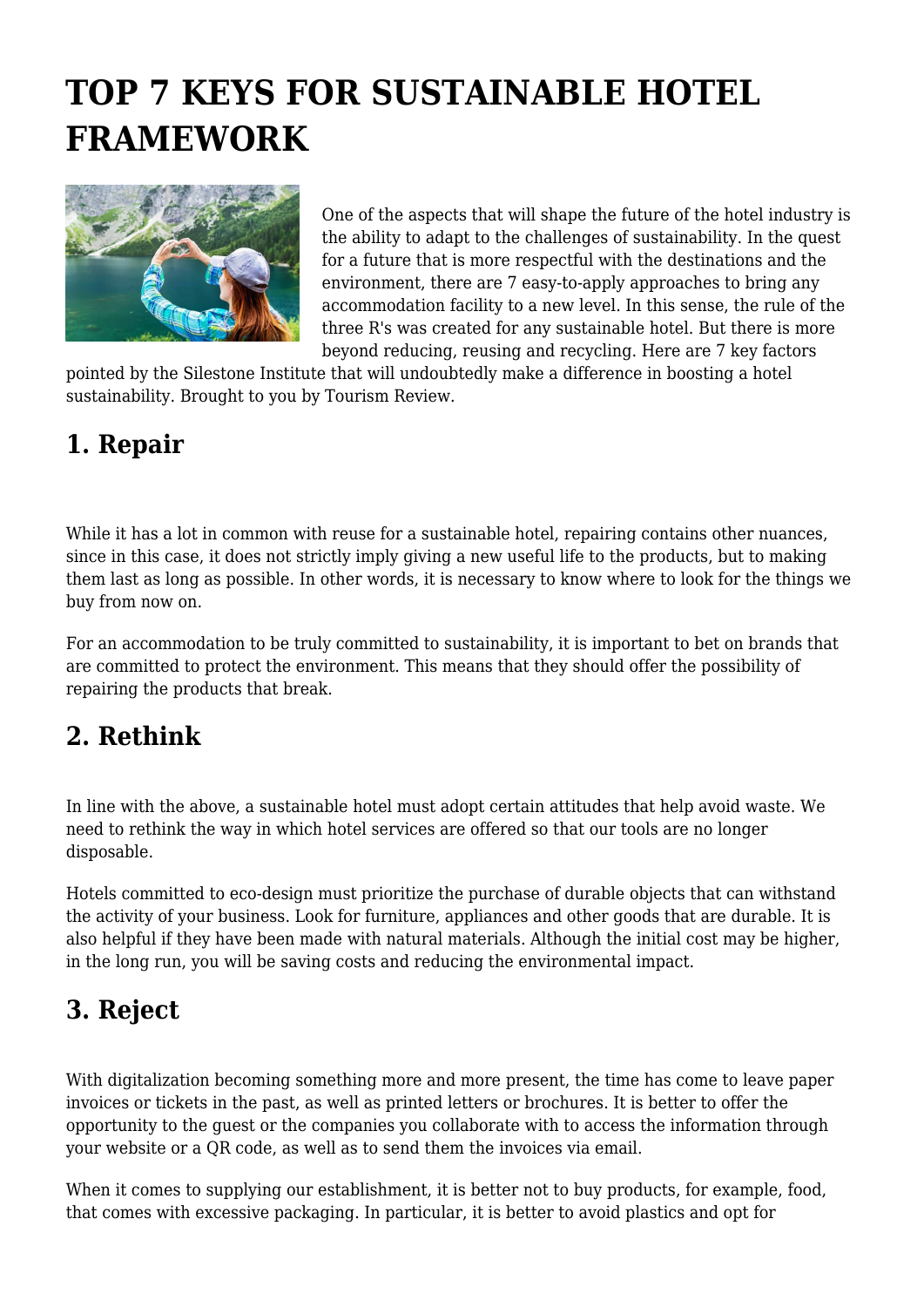companies that use recycled materials.

### **4. Revise**

Before you buy new things, revise what you already have in your inventory. You may have unused furniture that you can put to better use. Or you may have forgotten about that grocery investment you made a few months ago that is about to expire.

Therefore, good organization is key. Keep track of everything you have in your sustainable hotel and periodically revise its use. This way, you will be able to use it better, take advantage of it and be more aware of everything you have under your nose.

## **5. Restore**

If by applying the previous point you have discovered that you have something unused, you can take advantage of it and restore it. Now it's time to give a second life to those armchairs that you have in a corner, and nobody uses them, or turn old doors into unique headboards for your rooms.

Likewise, depending on the type of accommodation, you have the option to go to the secondhand market to get interesting tools with a lot of personality. At an excellent price, you will be able to renovate your establishment.

### **6. Redistribute**

Sharing is living. When you have things, you don't use, you can donate them so that someone else can use them. In the case of hotels, a good idea is, as we mentioned in the previous point, to give things a new opportunity.

This way, you can remodel the spaces and redistribute what you find in them. To make the most of each area and everything is in perfect harmony, redistribution is a great idea.

#### **7. Reset**

Using energy-saving products is an excellent way to reduce any sustainable hotel's energy expenditure. Regarding this issue, the first thing that comes to some people's minds is energy-saving light bulbs, which are certainly good.

But there are also a multitude of appliances and other electrical devices designed with the idea of caring for the ecosystem in mind. On top of that, at the same time, they allow you to save, so you will be able to reduce costs if you use them in your hotel.

By optimizing the more sustainable hotel framework, we reduce waste, put an end to the single-use model and take care of the planet. On top of that, you will have the advantage that in the long run, you will be saving, so applying the 7 keys of the sustainable economy in your hotel will be an unquestionable bet for the future.

Date: 2022-02-07